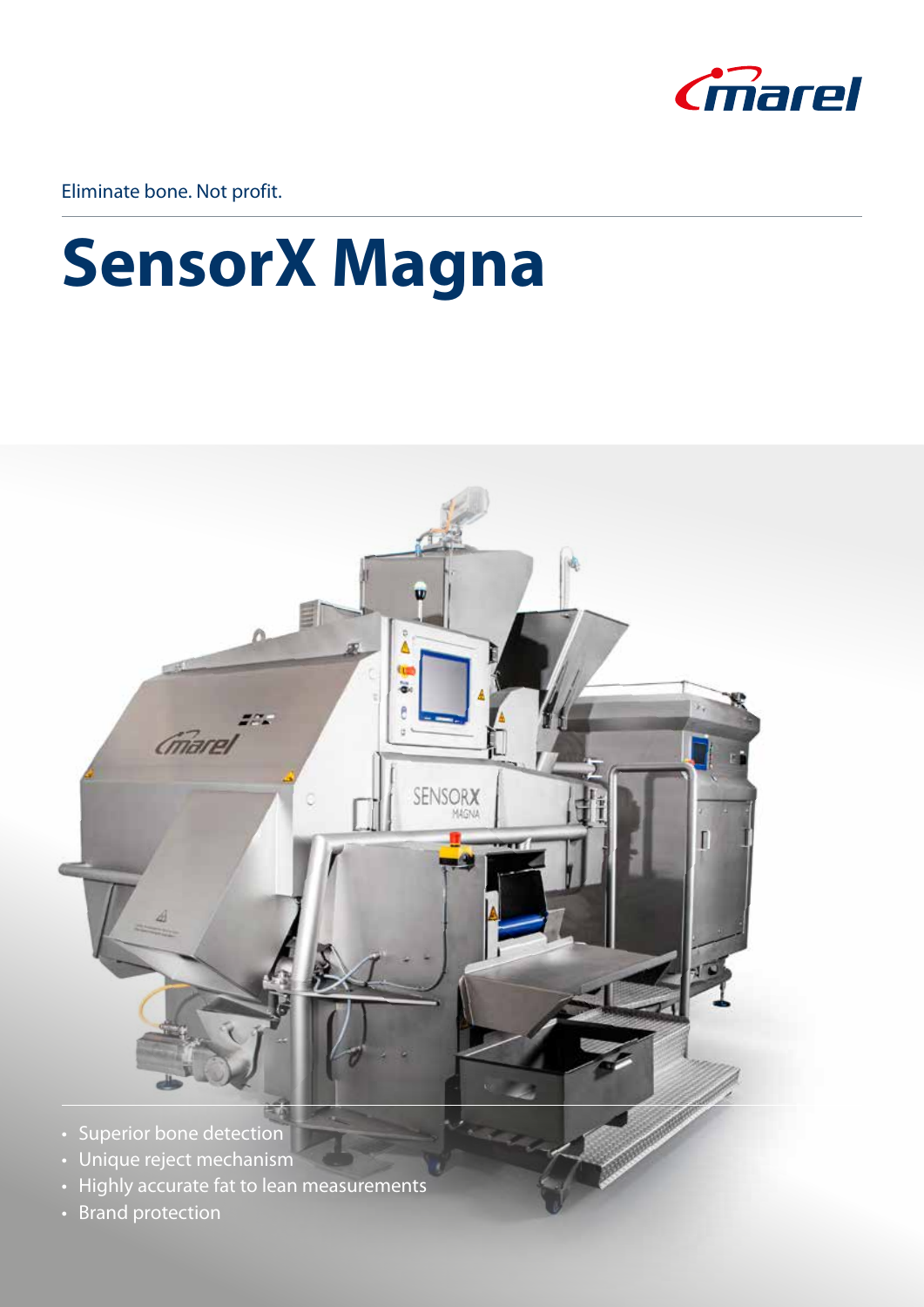### **Unique bone detection and rejection**

The reject mechanism cuts a segment weighing just 1.5 kg (3 lbs) out of the product stream. If the contaminant is metal, it is rejected via a dedicated outfeed. If the contaminant is bone, it goes through an automated rework process, which minimizes the amount of meat rejected to approx. 0.3 kg  $(\frac{1}{2} \text{ lb})$ .

What sets SensorX Magna apart is its powerful combination of industry-leading bone detection and state-of-the-art reject mechanism. It uses advanced X-ray technology to detect bone and other hard contaminants, such as glass and metal, with unmatched accuracy. It then automatically rejects them with less meat than has ever been possible before.



#### **Minimal meat rejected**

# **trim inspection system**

SensorX Magna is a compact, high-capacity, inline trim inspection system that keeps your trim bone-free and fat to lean ratio on target.

Unlike any other system on the market, SensorX Magna automatically rejects bone before the grinding process starts, with an unprecedented low amount of raw material, ensuring yield isn't compromised. It also monitors and enables control of the fat to lean ratio right from the start, streamlining the meat preparation process.

### **Eliminate bone before grinding starts**

SensorX Magna's strategic position in the line allows you to make improvements to the grinding and mixing process that simply have not been possible before. It is located where it has the most impact, at the start of the process where it detects and removes hard contaminants, as well as measures and enables control of the fat to lean ratio, before grinding begins.

# **A unique without destroying your yield**

**Traditional X-ray system** Approx. 10 kg (20 lbs) of meat rejected with each bone detected.

**SensorX Magna** Approx. 0.3 kg (½ lb) of meat

rejected with each bone detected.

**Finding bones is only half the battle – how you remove them makes all the difference. SensorX Magna is the only trim inspection system on the market that can efficiently reject bones from your meat supply without compromising yield or throughput. It makes bone removal a manageable, streamlined part of the grinding and mixing process.**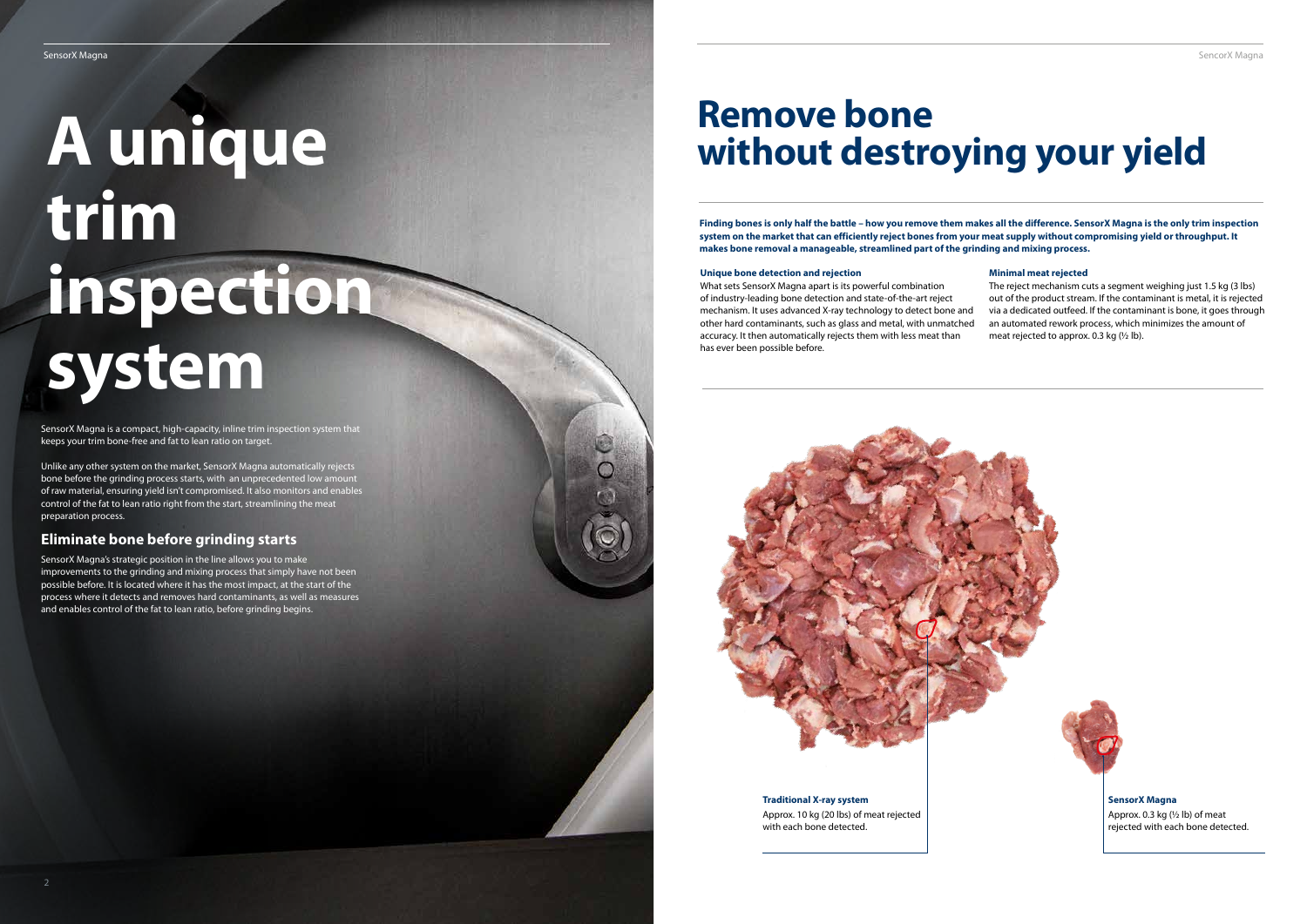### **Protect and enhance your brand**

### **Ensure safe, high-quality products**

SensorX Magna gives your customers and consumers confidence that they will always get safe, high-quality products from your brand. Its advanced X-ray technology means that your products will be bone free and with correct fat to lean ratio. You can also be sure that costly customer claims for off-spec products will be greatly reduced.

#### **Develop new product opportunities**

Eliminating bone before grinding brings great benefits. It allows you to produce coarser-ground products without the risk of any bone fragments. This opens up numerous possibilities when it comes to creating new, higher quality products with different textures.

### **Control fat to lean - control your profit**



#### **Automate trim standardization**

You can combine SensorX Magna with additional Marel equipment and Innova software to fully automate the trim standardization process. We are in the unique position to be able to provide you with everything needed for a full line solution, without the involvement of any third party equipment. This gives you a simple and highly effective way to ensure standardization of a batch to a set fat and weight target, based on your customers' product specifications.



### **Measure from the start**

SensorX Magna ensures the most efficient and accurate fat to lean ratio measurements available at full production speed. It measures at the very start of the grinding and mixing process, giving you a level of control over the blending of fat and lean meat that was previously unattainable.

### **Process with speed and accuracy**

SensorX Magna makes it possible to create the correct fat to lean ratio of the final batch right from the beginning. This allows you to run your production at full capacity, with high accuracy. You can also be confident right from the outset that your products are on spec and that your raw material is being used in the most cost efficient way.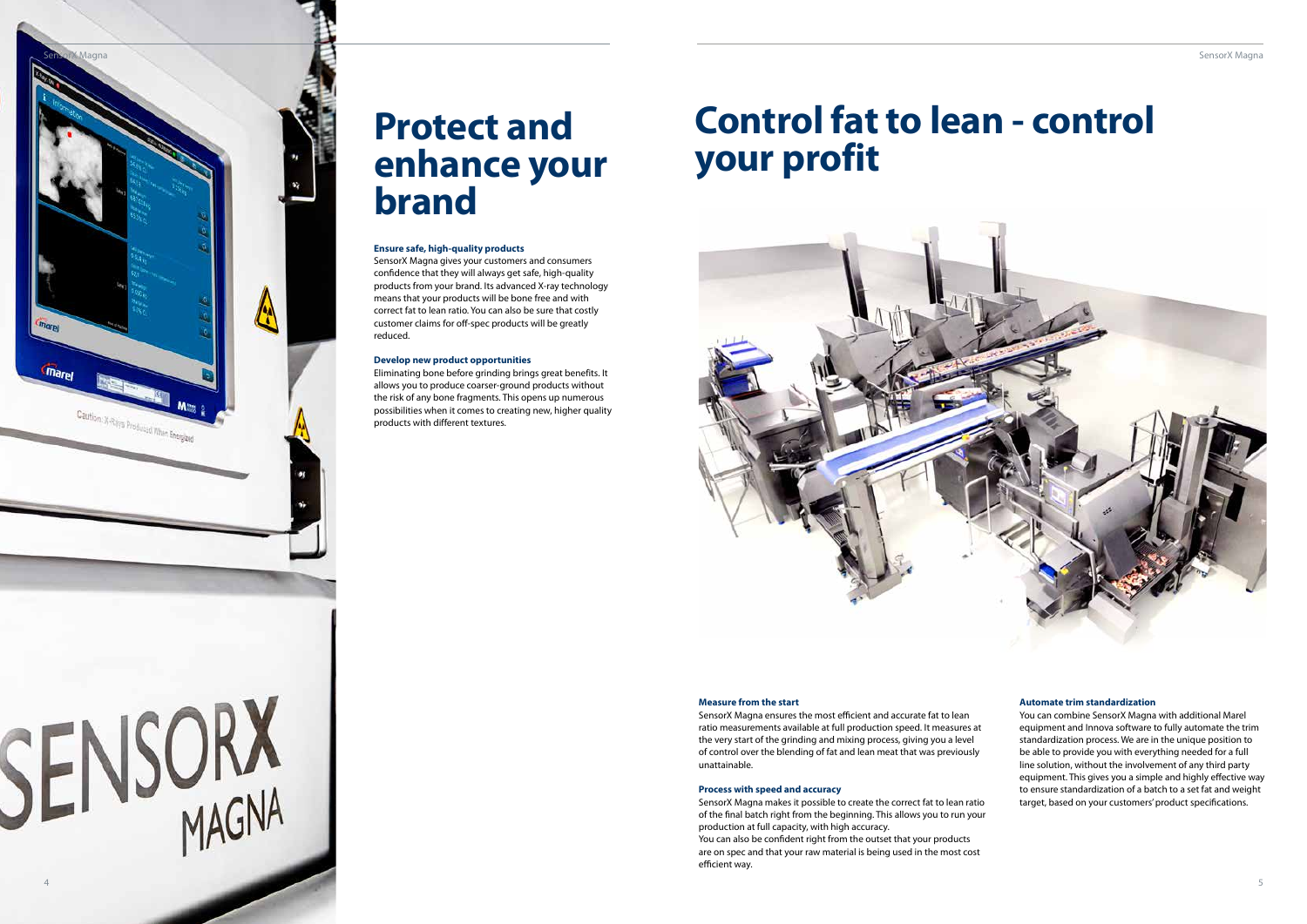SensorX Magna

### **Frozen infeed**

 $\overline{C}$ 

**COL** 

**SENSORX** 

MAGNA

Frozen raw material has a dedicated infeed.

### **X-ray unit**

Superior X-ray technology accurately measures fat to lean ratio, detects hard contaminants and weighs product.

Metal is detected and rejected separately from the product stream through a dedicated reject path before it goes .<br>through grinding.

### **Bone rejection**

Bone is rejected to a workstation, with an absolute minimum amount of meat per bone.

### **Metal rejection**

### **Rotating knife**

Bone and metal are cut precisely from the product stream ensuring minimal meat is rejected.

e.

#### **Out feed**

Contaminant free raw material with a known fat to lean ratio exits the system.

### **Fresh infeed**

A continuous flow of fresh raw material is generated to give optimal scanning results.

### **SensorX Magna**

### **Eliminate bone. Not profit.**

- Higher quality, more consistent end products
- Superior bone detection and fat to lean measurements
- Advanced reject mechanism for minimal give away
- Processes both fresh and frozen, beef and pork, trim and whole muscle
- A compact turnkey solution

SensorX Magna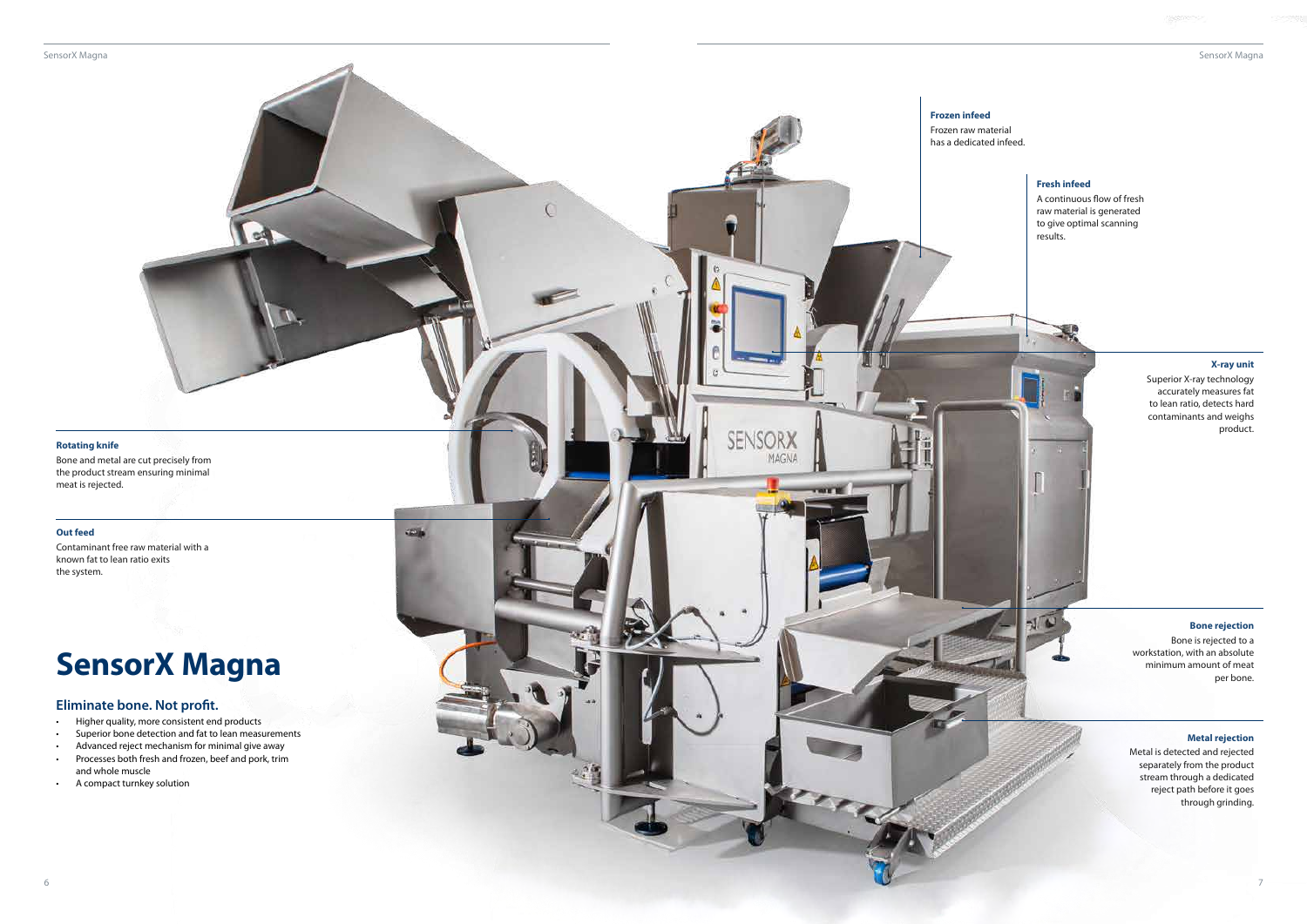Innova Food Processing Software provides live dashboard views that allow actual performance to be monitored. By monitoring KPIs such as throughput and contaminant rate, opportunities can be immediately identified to streamline processes and enhance operational performance. Innova also has traceability functionality, which ensures you can act quickly to minimize the size of recalls, and trace every product back to its source.

### <sup>9</sup> <sup>8</sup> **Monitor and improve performance**

### **Benchmark suppliers**

Innova Supplier Monitoring software is an integral part of SensorX Magna. It collects data on the actual fat to lean ratio and contaminants detected for each individual batch of raw material processed. By doing this, it is possible to benchmark suppliers and make data-driven purchasing decisions.

# **Service to maximize processing**

A specific service contract is offered with SensorX Magna, which ensures optimal performance and reliability at all times. More than 1,500 highly skilled service technicians worldwide work continually to keep Marel X-ray systems at maximum performance and give all the support needed.

### **A global leader in full-line solutions**

As a full-line supplier, Marel's state-of-the-art meat processing equipment, systems and software span the entire production value chain, from the reception of live animals to the dispatch of finished products. We work with all processes in the slaughter, cutting and further processing hall as well as case-ready and food service packing, all of which can be integrated with Innova software.

Daily Production Rates

From beginning to end, our preparation equipment for grinding, mixing, emulsifying, feeding and fat analysis, gives you a fully connected system that prepares your meat mass in one smooth, stable production flow. We are in the unique position to be able to provide you with everything needed for safe, high-quality meat preparation, without the involvement of any third party equipment.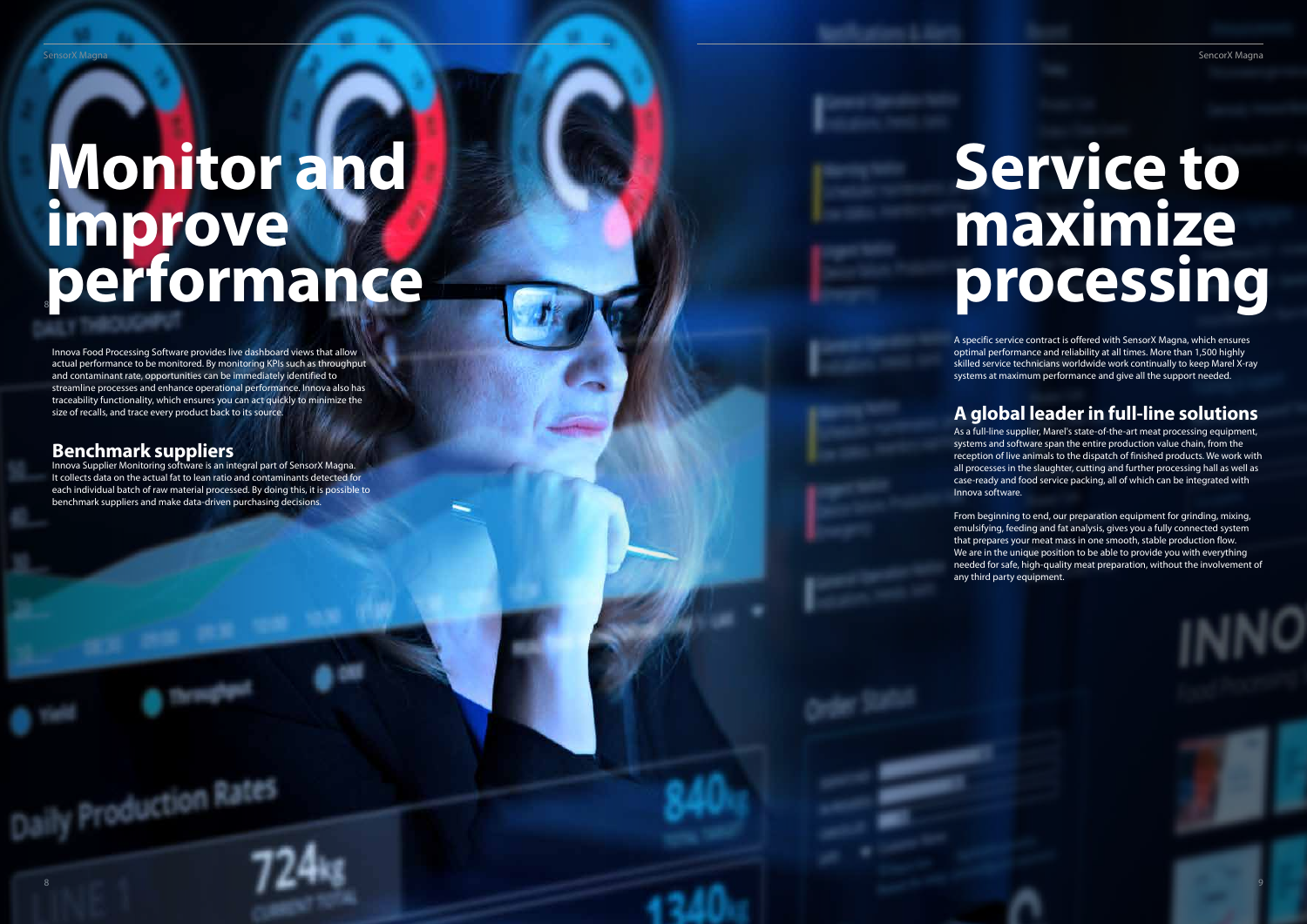

**FRESHgrind 250** • Fresh meat



- 
- Capacity: 2-10 tons/hour • Options: Bone elimination
- system

#### **SPEEDmix**

- Mixing volume: 700-2,700 L (185-713 gal)
- Options: Water dosing, heating via steam injection, cooling, weighing cells



### **BUFFERgrind 250**  • Fresh meat

• Capacity: 2-10 tons/hour • Options: Bone elimination

system

### **SOFTmix**

- Mixing volume: 700-5,300 L (185-1,400 gal)
- Options: Water dosing, cooling, weighing cells

## $\sum C$

### **COMBIgrind 200 and COMBIgrind 280**

## Why choose **Marel meat preparation equipment?**

- Fresh and frozen meat blocks
- Capacity: 2-15 tons/hour
- Options: Bone elimination system, extended hopper



### **SOFTmix Vacuum**

- Mixing volume: 700-2,700 L (185-713 gal)
- Options: Water dosing, cooling, weighing cells



### **SOFTmix 400**

- Mixing volume: 100-300 L (26-79 gal)
- Options: Water dosing, cooling, weighing cells

### **Emulsifier Inspection and analysis**



Long, trouble-free production runs are assured by Marel's control software. **EmulsiMax EmulsiMax EmulsiMax EmulsiMax EmulsiMax EmulsiMax** equipment.



### **Meat preparation equipment**

### **Grinders**





#### **Mixers**

- **MixGrind 1000-4000 L**
- Mixing volume: 700-2700 L (185-713 gal)
- Grinding head: 250 mm
- Options: Bone elimination, cooling, heating via steam injection, weighing cells

Minimal labor is required due to fully automated, integrated systems.



Reliable and repeatable processing is ensured by production control software that intelligently handles protein and guides operators step-by-step.



Consistent meat mass is guaranteed via optimal recipe

- Emulsifier 175 mm
- Capacity: 2-8 tons/hour
- Options: 1, 2 and 3 cutting set